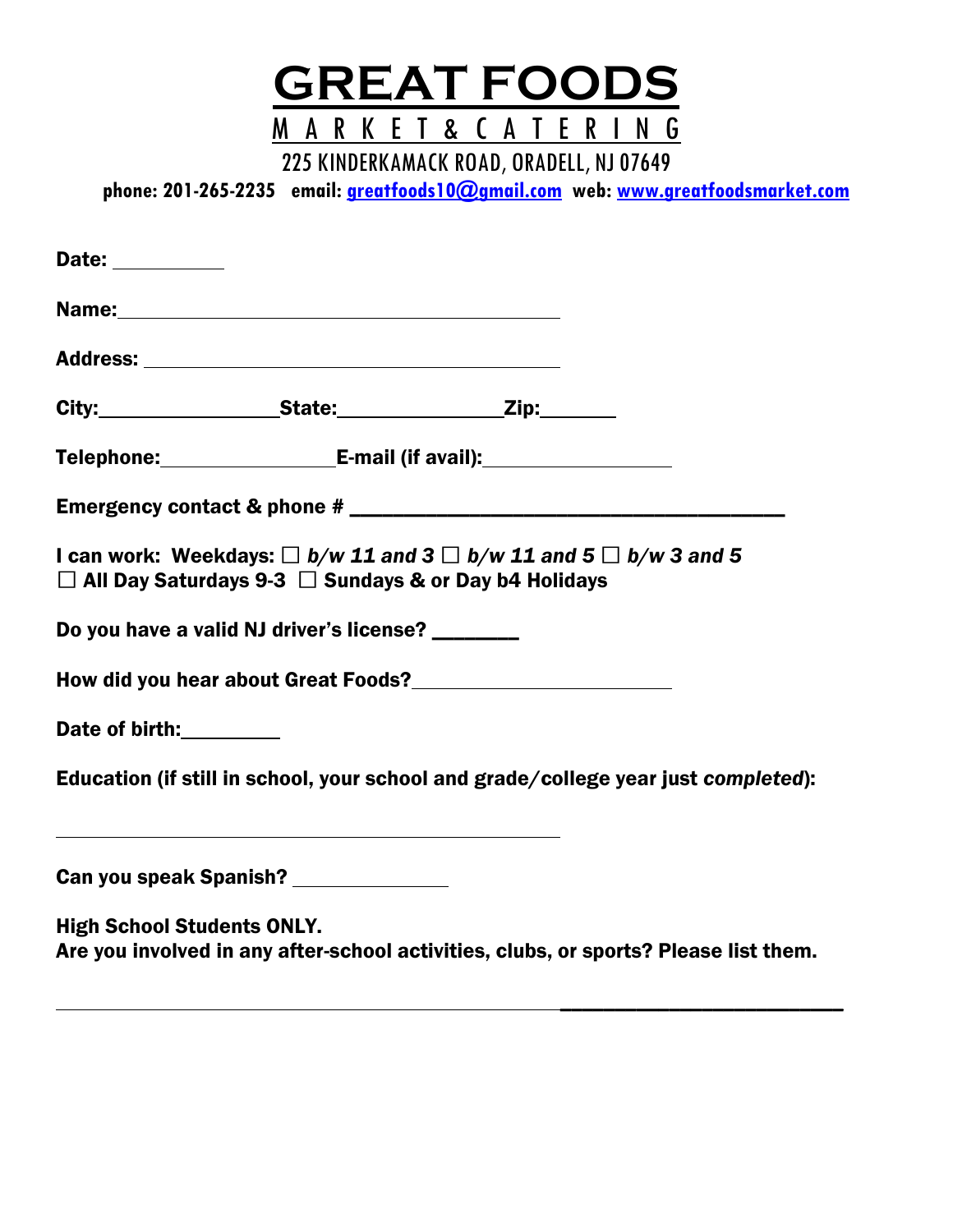Current/previous employers:

*If this would be your first job, tell us about extracurricular activities or other activities that required you to be on time, accomplish tasks, etc., such as babysitting, lawnmowing, school athletics, etc.*

| <b>Business name:</b> |                                                |
|-----------------------|------------------------------------------------|
|                       | <b>Business location and telephone number:</b> |

| <b>Supervisor's name:</b>              |  |
|----------------------------------------|--|
| <b>Employment start and end dates:</b> |  |
| Your position/duties:                  |  |
| <b>Reason for leaving:</b>             |  |

Business name: Business location and telephone number:

Supervisor's name:<br>
<u>Supervisor's name:</u> Employment start and end dates: **Employment start and end dates:** Your position/duties: Reason for leaving:<br>
<u>Reason for leaving:</u>

Business name: Business location and telephone number:

| <b>Supervisor's name:</b>              |  |
|----------------------------------------|--|
| <b>Employment start and end dates:</b> |  |
| Your position/duties:                  |  |
| <b>Reason for leaving:</b>             |  |

Have you ever been convicted of a crime?

If hired, when can you start work?

Are there any dates/times you would be unavailable to work?

Can you work November & December weekends?

Can you stay late during the holidays?